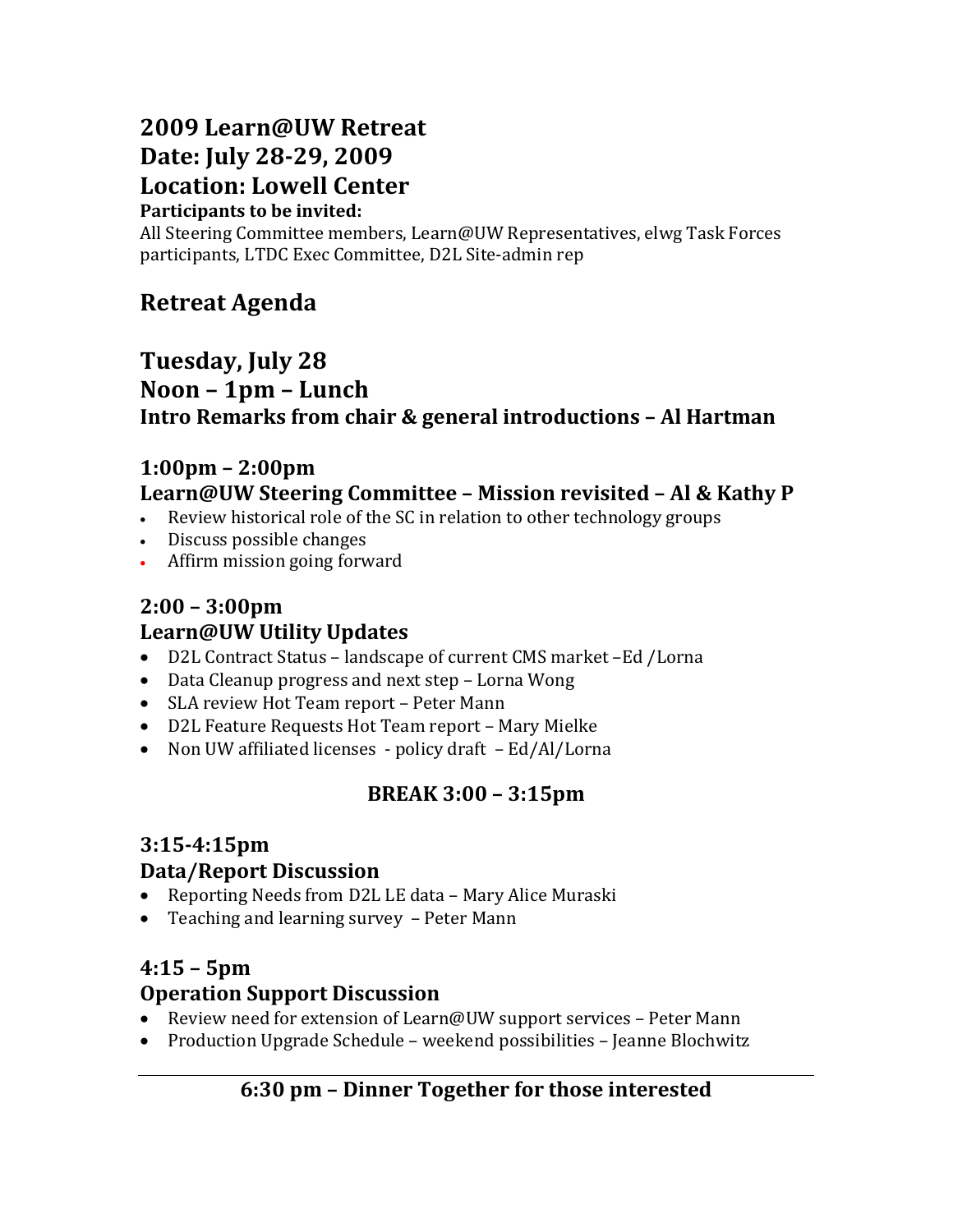## **Chutara on State Street Wednesday – July 29**

#### **Light Breakfast – starts at 7:45 am**

## **8:00 – 9:00am Supplementary e-learning Services**

- Synchronous Tools Marcia Baird /Lorna Wong
- Streaming Services Peter Mann
- Other Potential Services needs from campuses open to ALL

#### **e-Learning Work Group Task Force Reports & Discussion**

#### **9:00 – 10:30am**

- elwg Life Cycle Planning Task Force Jean Blochwitz
- elwg Models for provisioning e-Learning Systems Task Force Peter Mann

## **BREAK 10:30 – 10:45am**

#### **10:45 – 11:30am**

• elwg Digital Repository Task Force – Andy Speth

#### **11:30 – noon**

• UWS IAM project – how it relates to Federated ID management for e-learning systems – Keith Hazelton

## **LUNCH noon – 12:45pm**

#### **12:45 – 1:30 pm**

• Review of elwg report Recommendations – Al Hartman

## **Other Topics of Interest**

#### **1:30 – 1:50 pm**

• How D2L is used for HRS training – Greg Konop or David Wirth

## **1:50 – 2:10 pm**

• Moodle Community at UW-Madison - Kathy Christoph

## **2:10 pm – 2:30 pm**